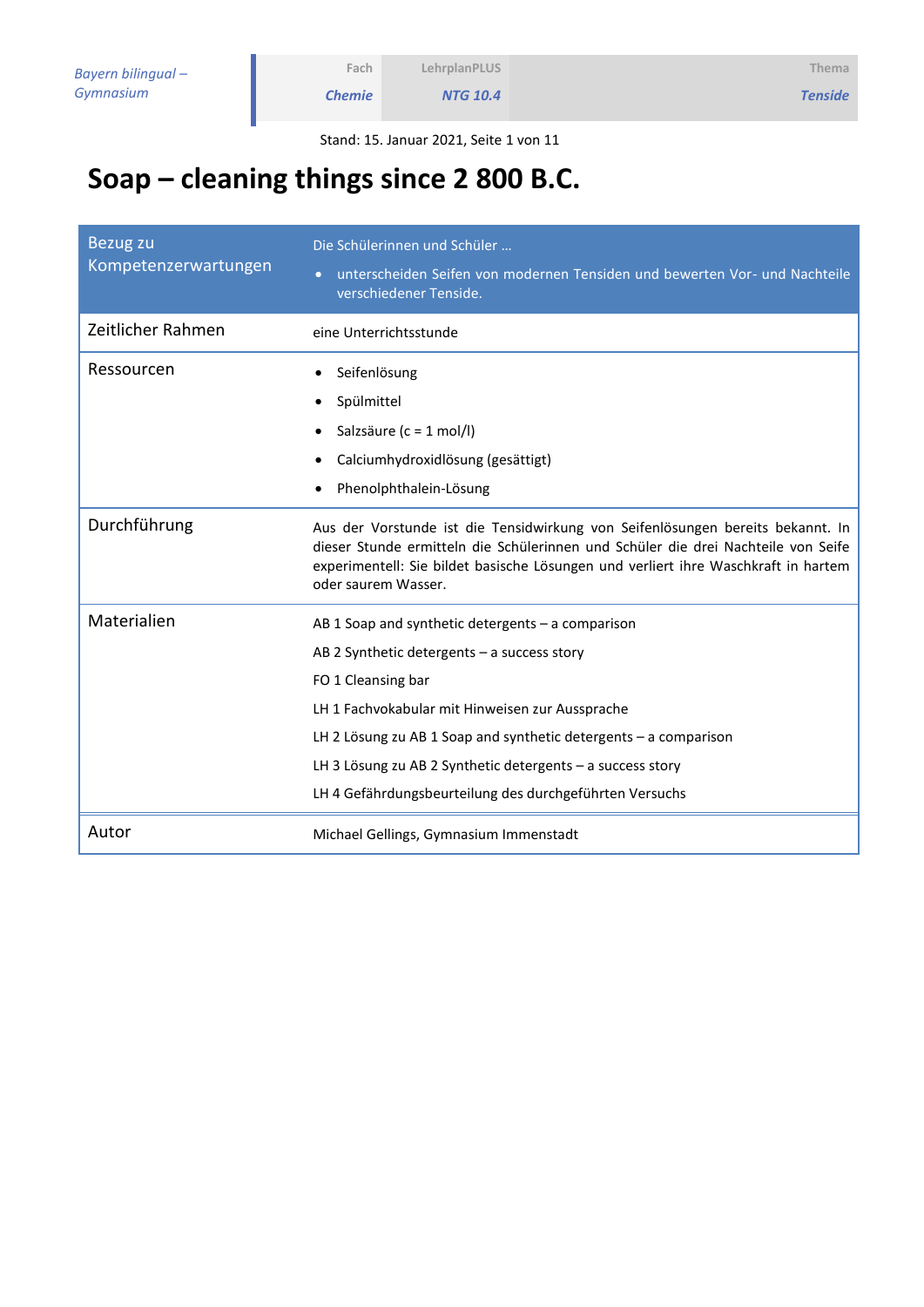| LehrplanPLUS |  |
|--------------|--|
|--------------|--|

*NTG 10.4*

Stand: 15. Januar 2021, Seite 2 von 11

## *Stundenverlauf: Soap – cleaning things since 2800 B.C.*

**Fach** *Chemie*

|                                   | <b>Struktur</b>              | Erläuterung                                                                                                                                                                                                                                                                                                                                                                                                                                                                                                                                                                                                                                    |
|-----------------------------------|------------------------------|------------------------------------------------------------------------------------------------------------------------------------------------------------------------------------------------------------------------------------------------------------------------------------------------------------------------------------------------------------------------------------------------------------------------------------------------------------------------------------------------------------------------------------------------------------------------------------------------------------------------------------------------|
| θe                                | Einstieg                     | Das Foto eines seifenfreien "Waschstücks" wird gezeigt (FO 1). Dabei wird deutlich, dass das<br>"Waschstück" keine Seife enthält, obwohl es wie ein Stück Seife aussieht und auch der<br>gleichen Verwendung dient.<br>In dieser Unterrichtsstunde wird experimentell ermittelt, welche Vorteile ein "Waschstück"<br>ohne Seife bietet, obwohl sich Seife doch bereits seit fast 5 000 Jahren bewährt hat.                                                                                                                                                                                                                                     |
| $\circ$<br>Ū<br>ቴ<br>Stundenverla | Erarbeitung /<br>Sicherung 1 | Die Schülerinnen und Schüler erarbeiten die Unterschiede zwischen klassischer Seife und<br>einem modernen (seifenfreien) Tensid, in diesem Fall Spülmittel (AB 1). Die Seifenlösung<br>sollte vor der Stunde bereits hergestellt werden, damit die Seife sich ausreichend lösen<br>kann. Die Spülmittellösung kann direkt von den Lernenden hergestellt werden. Nach<br>Abschluss des Experiments vergleichen die Schülerinnen und Schüler ihre Ergebnisse (LH 2)<br>mit Hilfe der Dokumentenkamera bzw. des Overheadprojektors. Wird letzterer verwendet,<br>empfiehlt es sich, dass eine Gruppe das Arbeitsblatt bereits auf Folie ausfüllt. |
|                                   | Erarbeitung /<br>Sicherung 2 | Auf AB 2 ist der Umsatz des größten Herstellers von seifenfreien Waschstücken angegeben.<br>Die Umsatzentwicklung der Jahre 2010 bis 2014 zeigt, dass sich synthetische Tenside immer<br>besser verkaufen. Die Schülerinnen und Schüler erklären diese Umsatzzunahme mit ihren<br>gerade gewonnen Erkenntnissen über Seife und verfassen in einer kreativen Schreibaufgabe<br>einen Werbetext für ein seifenfreies "Waschstück".                                                                                                                                                                                                               |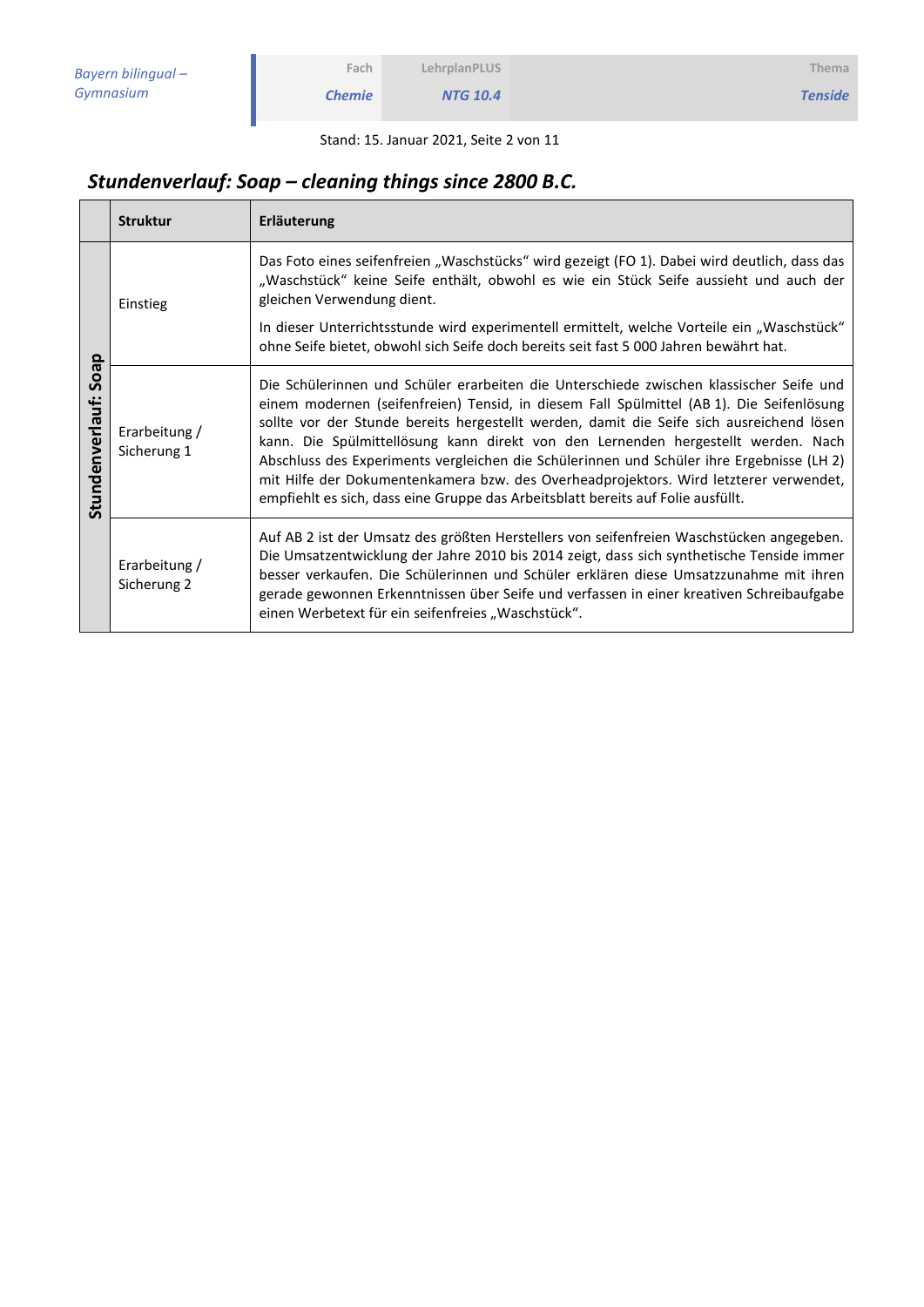*NTG 10.4*

Stand: 15. Januar 2021, Seite 3 von 11

### *AB 1 Soap and synthetic detergents – a comparison*

**Fach** *Chemie*

| grade                                                                                                                                                                                  | <b>10 NTG</b> | $\bigodot \bigodot \bigodot \bigodot$ |
|----------------------------------------------------------------------------------------------------------------------------------------------------------------------------------------|---------------|---------------------------------------|
| Students can conduct experiments themselves: $\boxtimes$ yes no                                                                                                                        |               |                                       |
| Materials: 6 test tubes, test tube rack, 2 bungs, pipette, soap solution, washing up liquid, dilute<br>hydrochloride acid, dilute calcium hydroxide solution, phenolphthalein solution |               |                                       |

**Why would somebody produce a soap-free "cleansing bar"? What is so bad about soap? Conduct the following experiments to find out.**

#### **Procedure:**

- Fill 3 test tubes one-fifth full with soap solution.
- Fill 3 test tubes one-fifth full with water and add a little bit of washing up liquid.
- Acidic water
	- o Add hydrochloride acid to the first test tube with soap solution.
	- $\circ$  Add hydrochloride acid to the first test tube with washing up liquid solution.
	- o Close both test tubes with a bung, shake them and write down your observations.
- pH level
	- o Add phenolphthalein solution to the second test tube with soap solution.
	- o Add phenolphthalein solution to the second test tube with washing up liquid solution.
	- o Write down your observations.
- Hard water (water containing a lot of calcium ions)
	- o Add calcium hydroxide solution to the third test tube with soap solution.
	- o Add calcium hydroxide solution to the third test tube with washing up liquid solution.

\_\_\_\_\_\_\_\_\_\_\_\_\_\_\_\_\_\_\_\_\_\_\_\_\_\_\_\_\_\_\_\_\_\_\_\_\_\_\_\_\_\_\_\_\_\_\_\_\_\_\_\_\_\_\_\_\_\_\_\_\_\_\_\_\_\_\_\_\_\_\_\_\_\_\_\_\_\_\_\_\_\_\_\_\_\_ \_\_\_\_\_\_\_\_\_\_\_\_\_\_\_\_\_\_\_\_\_\_\_\_\_\_\_\_\_\_\_\_\_\_\_\_\_\_\_\_\_\_\_\_\_\_\_\_\_\_\_\_\_\_\_\_\_\_\_\_\_\_\_\_\_\_\_\_\_\_\_\_\_\_\_\_\_\_\_\_\_\_\_\_\_\_ \_\_\_\_\_\_\_\_\_\_\_\_\_\_\_\_\_\_\_\_\_\_\_\_\_\_\_\_\_\_\_\_\_\_\_\_\_\_\_\_\_\_\_\_\_\_\_\_\_\_\_\_\_\_\_\_\_\_\_\_\_\_\_\_\_\_\_\_\_\_\_\_\_\_\_\_\_\_\_\_\_\_\_\_\_\_

\_\_\_\_\_\_\_\_\_\_\_\_\_\_\_\_\_\_\_\_\_\_\_\_\_\_\_\_\_\_\_\_\_\_\_\_\_\_\_\_\_\_\_\_\_\_\_\_\_\_\_\_\_\_\_\_\_\_\_\_\_\_\_\_\_\_\_\_\_\_\_\_\_\_\_\_\_\_\_\_\_\_\_\_\_\_ \_\_\_\_\_\_\_\_\_\_\_\_\_\_\_\_\_\_\_\_\_\_\_\_\_\_\_\_\_\_\_\_\_\_\_\_\_\_\_\_\_\_\_\_\_\_\_\_\_\_\_\_\_\_\_\_\_\_\_\_\_\_\_\_\_\_\_\_\_\_\_\_\_\_\_\_\_\_\_\_\_\_\_\_\_\_ \_\_\_\_\_\_\_\_\_\_\_\_\_\_\_\_\_\_\_\_\_\_\_\_\_\_\_\_\_\_\_\_\_\_\_\_\_\_\_\_\_\_\_\_\_\_\_\_\_\_\_\_\_\_\_\_\_\_\_\_\_\_\_\_\_\_\_\_\_\_\_\_\_\_\_\_\_\_\_\_\_\_\_\_\_

\_\_\_\_\_\_\_\_\_\_\_\_\_\_\_\_\_\_\_\_\_\_\_\_\_\_\_\_\_\_\_\_\_\_\_\_\_\_\_\_\_\_\_\_\_\_\_\_\_\_\_\_\_\_\_\_\_\_\_\_\_\_\_\_\_\_\_\_\_\_\_\_\_\_\_\_\_\_\_\_\_\_\_\_\_\_ \_\_\_\_\_\_\_\_\_\_\_\_\_\_\_\_\_\_\_\_\_\_\_\_\_\_\_\_\_\_\_\_\_\_\_\_\_\_\_\_\_\_\_\_\_\_\_\_\_\_\_\_\_\_\_\_\_\_\_\_\_\_\_\_\_\_\_\_\_\_\_\_\_\_\_\_\_\_\_\_\_\_\_\_\_\_ \_\_\_\_\_\_\_\_\_\_\_\_\_\_\_\_\_\_\_\_\_\_\_\_\_\_\_\_\_\_\_\_\_\_\_\_\_\_\_\_\_\_\_\_\_\_\_\_\_\_\_\_\_\_\_\_\_\_\_\_\_\_\_\_\_\_\_\_\_\_\_\_\_\_\_\_\_\_\_\_\_\_\_\_\_\_

o Close both test tubes with a bung, shake them and write down your observations.

#### **Observations:**

Acidic water:

pH level:

Hard water:

The soap and surfactant solutions can be poured down the sink. Please clean all appliances properly.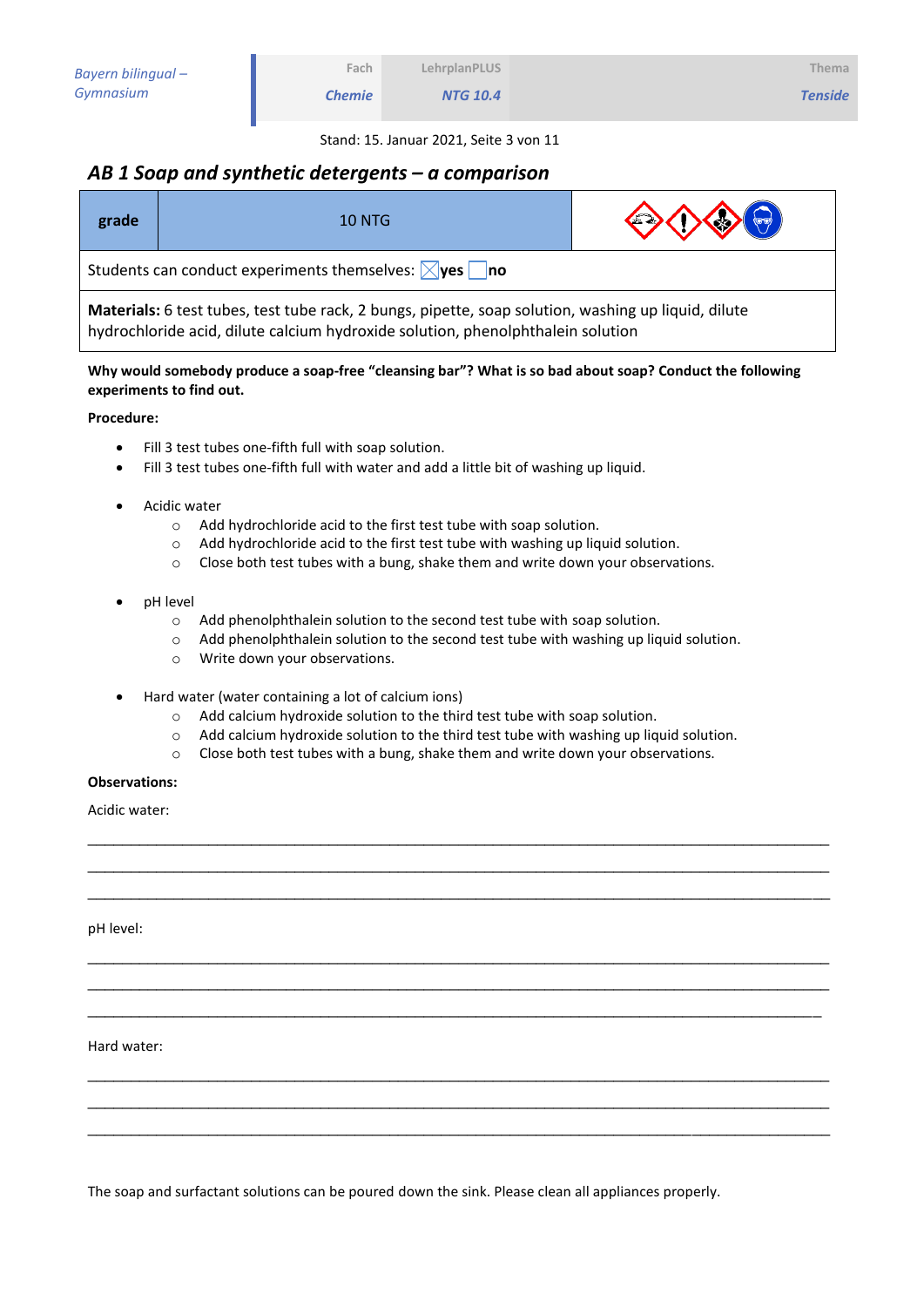| Bayern bilingual – | Fach          | LehrplanPLUS    | Thema          |
|--------------------|---------------|-----------------|----------------|
| Gymnasium          | <b>Chemie</b> | <b>NTG 10.4</b> | <b>Tenside</b> |

Stand: 15. Januar 2021, Seite 4 von 11

#### **Task: Fill in the gaps and complete the chemical equations.**

After having conducted the experiments, what can you say about the cleansing power of soap solutions compared to a solution of a modern surfactant in different chemical environments?

The cleansing power of a surfactant solution directly relates to its ability to foam. The more foam a solution creates when shaken, the more cleansing power it has.

\_\_\_\_\_\_\_\_\_\_\_\_\_\_\_\_\_\_\_\_\_\_\_\_\_\_\_\_\_\_\_\_\_\_\_\_\_\_\_\_\_\_\_\_\_\_\_\_\_\_\_\_\_\_\_\_\_\_\_\_\_\_\_\_\_\_\_\_\_\_\_\_\_\_\_\_\_\_\_\_\_\_\_\_\_\_.

When in contact with acidic water a soap solution \_\_\_\_\_\_\_\_\_\_\_\_\_\_\_\_\_\_\_\_\_\_\_\_\_\_\_\_\_\_\_\_\_\_\_\_\_\_\_\_\_\_\_\_\_\_\_\_\_

while a modern surfactant

On a molecular level the following happens:

The pH level of a soap solution is \_\_\_\_\_\_\_\_\_\_\_. The skin is protected by an "acid mantle". Thus frequent use of "classic" soap can irritate sensitive skin. The reason for this is:

\_\_\_\_\_\_\_\_\_\_\_\_\_\_\_\_\_\_\_\_\_\_\_\_\_\_\_\_\_\_\_\_\_\_\_\_\_\_\_\_\_\_\_\_\_\_\_\_\_\_\_\_\_\_\_\_\_\_\_\_\_\_\_\_\_\_\_\_\_\_\_\_\_\_\_\_\_\_\_\_\_\_\_\_\_ \_\_\_\_\_\_\_\_\_\_\_\_\_\_\_\_\_\_\_\_\_\_\_\_\_\_\_\_\_\_\_\_\_\_\_\_\_\_\_\_\_\_\_\_\_\_\_\_\_\_\_\_\_\_\_\_\_\_\_\_\_\_\_\_\_\_\_\_\_\_\_\_\_\_\_\_\_\_\_\_\_\_\_\_\_\_

\_\_\_\_\_\_\_\_\_\_\_\_\_\_\_\_\_\_\_\_\_\_\_\_\_\_\_\_\_\_\_\_\_\_\_\_\_\_\_\_\_\_\_\_\_\_\_\_\_\_\_\_\_\_\_\_\_\_\_\_\_\_\_\_\_\_\_\_\_\_\_\_\_\_\_\_\_\_\_\_\_\_\_\_\_\_

On a molecular level the following happens:

 $\begin{array}{ccc} \n\searrow & & 0 & \rightarrow \\ \n\searrow & & + H_2O & \longrightarrow \n\end{array}$ 

When in contact with hard water a soap solution \_\_\_\_\_\_\_\_\_\_\_\_\_\_\_\_\_\_\_\_\_\_\_\_\_\_\_\_\_\_\_\_\_ while a modern surfactant

On a molecular level the following happens:

 $C_{\text{C}}^{\text{O}}$  +  $C_{\text{A}}^{\frac{2}{\alpha^*}}$   $\longrightarrow$  $2<sup>2</sup>$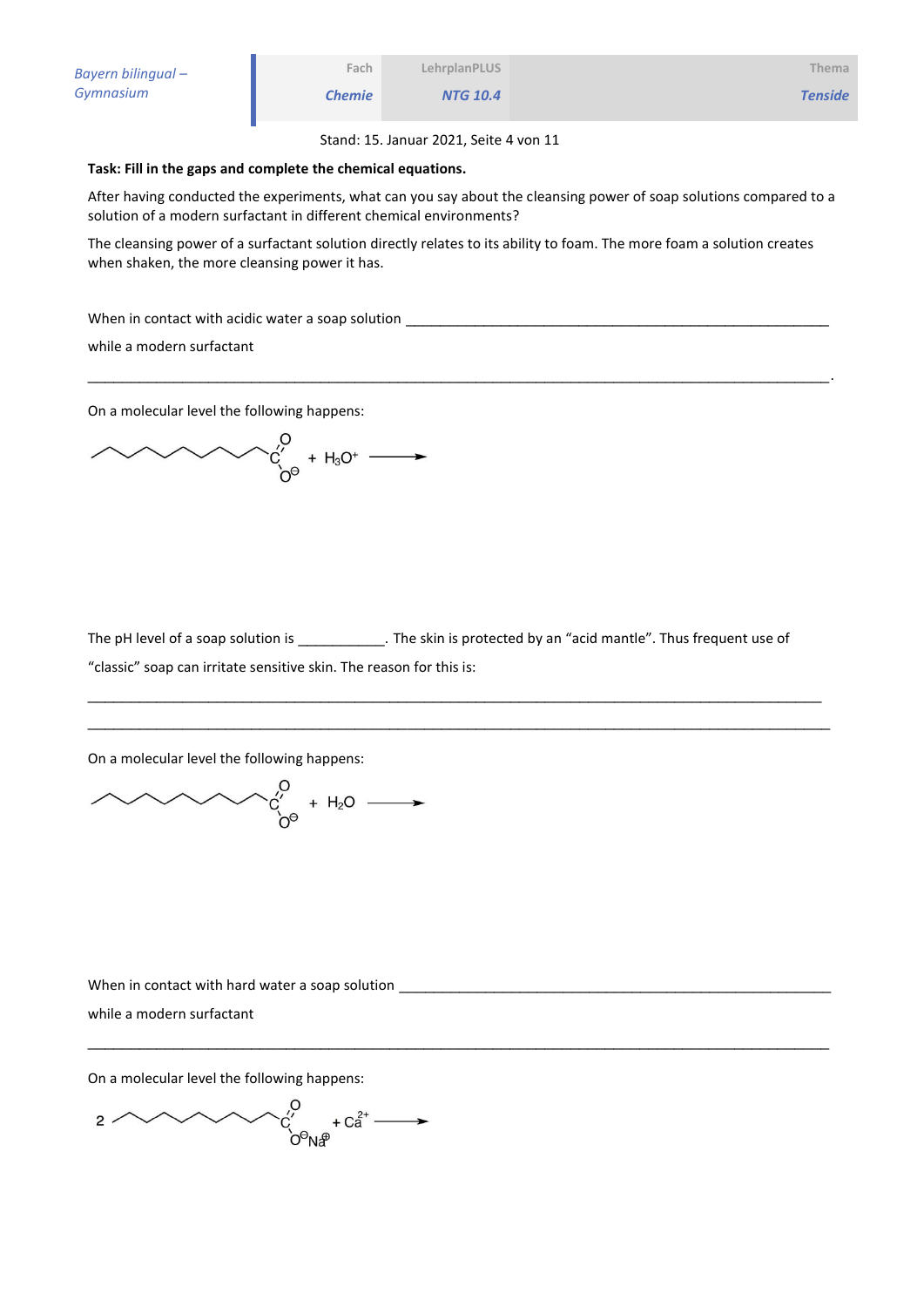| Bayern bilingual - | Fach          | <b>LehrplanPLUS</b> | <b>Thema</b>   |
|--------------------|---------------|---------------------|----------------|
| Gymnasium          | <b>Chemie</b> | <b>NTG 10.4</b>     | <b>Tenside</b> |

Stand: 15. Januar 2021, Seite 5 von 11

## *AB 2 Synthetic detergents – a success story*



graph: Michael Gellings

The graph above shows the turnover of the biggest producer of "soap-free cleansing bars". To increase turnover, the company is planning a new advertising campaign. Write a short text for a radio advertisement promoting the advantages of "soap-free cleansing bars".

\_\_\_\_\_\_\_\_\_\_\_\_\_\_\_\_\_\_\_\_\_\_\_\_\_\_\_\_\_\_\_\_\_\_\_\_\_\_\_\_\_\_\_\_\_\_\_\_\_\_\_\_\_\_\_\_\_\_\_\_\_\_\_\_\_\_\_\_\_\_\_\_\_\_\_\_\_\_\_\_\_\_\_\_\_\_ \_\_\_\_\_\_\_\_\_\_\_\_\_\_\_\_\_\_\_\_\_\_\_\_\_\_\_\_\_\_\_\_\_\_\_\_\_\_\_\_\_\_\_\_\_\_\_\_\_\_\_\_\_\_\_\_\_\_\_\_\_\_\_\_\_\_\_\_\_\_\_\_\_\_\_\_\_\_\_\_\_\_\_\_\_\_ \_\_\_\_\_\_\_\_\_\_\_\_\_\_\_\_\_\_\_\_\_\_\_\_\_\_\_\_\_\_\_\_\_\_\_\_\_\_\_\_\_\_\_\_\_\_\_\_\_\_\_\_\_\_\_\_\_\_\_\_\_\_\_\_\_\_\_\_\_\_\_\_\_\_\_\_\_\_\_\_\_\_\_\_\_\_ \_\_\_\_\_\_\_\_\_\_\_\_\_\_\_\_\_\_\_\_\_\_\_\_\_\_\_\_\_\_\_\_\_\_\_\_\_\_\_\_\_\_\_\_\_\_\_\_\_\_\_\_\_\_\_\_\_\_\_\_\_\_\_\_\_\_\_\_\_\_\_\_\_\_\_\_\_\_\_\_\_\_\_\_\_\_ \_\_\_\_\_\_\_\_\_\_\_\_\_\_\_\_\_\_\_\_\_\_\_\_\_\_\_\_\_\_\_\_\_\_\_\_\_\_\_\_\_\_\_\_\_\_\_\_\_\_\_\_\_\_\_\_\_\_\_\_\_\_\_\_\_\_\_\_\_\_\_\_\_\_\_\_\_\_\_\_\_\_\_\_\_\_ \_\_\_\_\_\_\_\_\_\_\_\_\_\_\_\_\_\_\_\_\_\_\_\_\_\_\_\_\_\_\_\_\_\_\_\_\_\_\_\_\_\_\_\_\_\_\_\_\_\_\_\_\_\_\_\_\_\_\_\_\_\_\_\_\_\_\_\_\_\_\_\_\_\_\_\_\_\_\_\_\_\_\_\_\_\_ \_\_\_\_\_\_\_\_\_\_\_\_\_\_\_\_\_\_\_\_\_\_\_\_\_\_\_\_\_\_\_\_\_\_\_\_\_\_\_\_\_\_\_\_\_\_\_\_\_\_\_\_\_\_\_\_\_\_\_\_\_\_\_\_\_\_\_\_\_\_\_\_\_\_\_\_\_\_\_\_\_\_\_\_\_\_ \_\_\_\_\_\_\_\_\_\_\_\_\_\_\_\_\_\_\_\_\_\_\_\_\_\_\_\_\_\_\_\_\_\_\_\_\_\_\_\_\_\_\_\_\_\_\_\_\_\_\_\_\_\_\_\_\_\_\_\_\_\_\_\_\_\_\_\_\_\_\_\_\_\_\_\_\_\_\_\_\_\_\_\_\_\_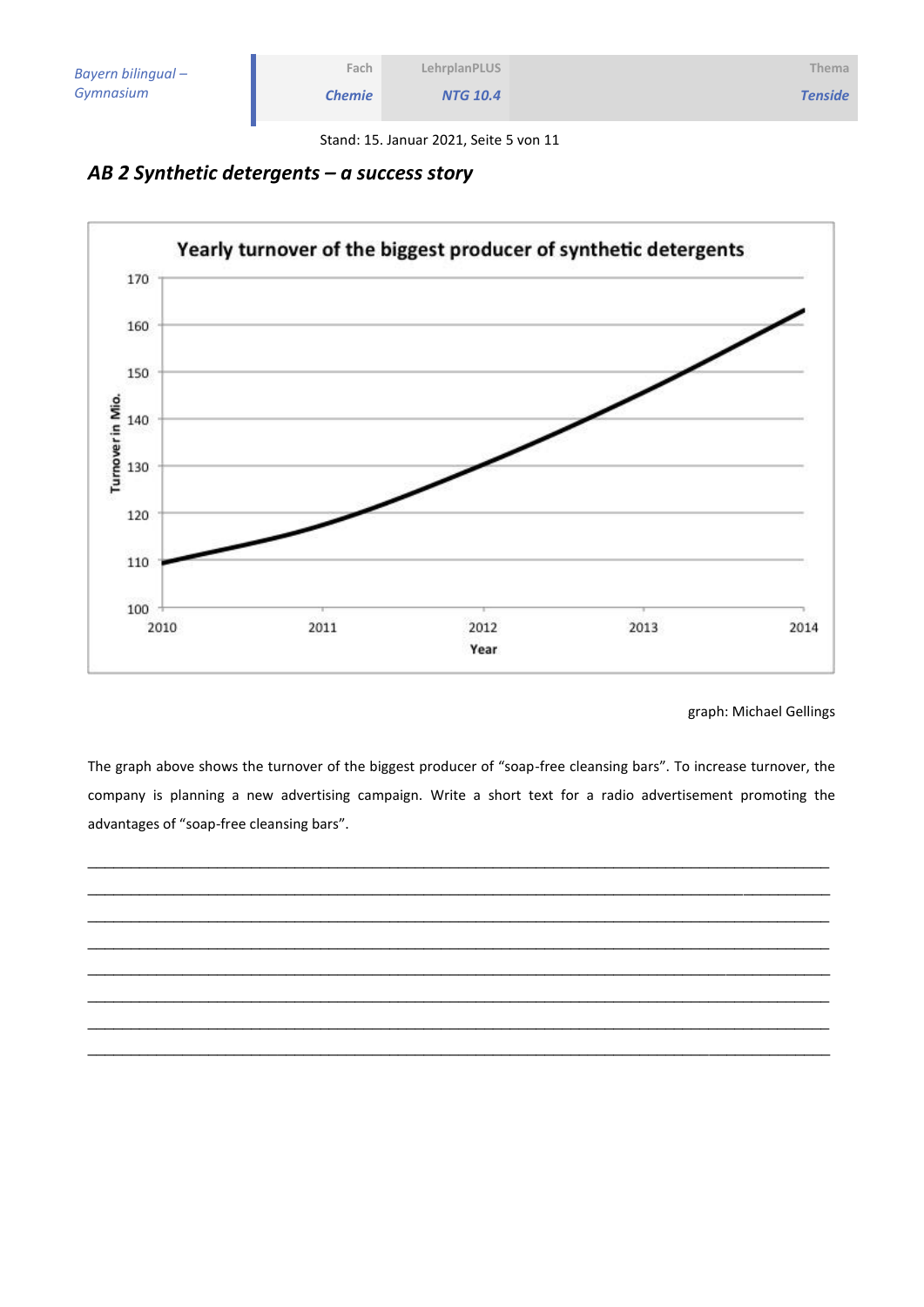| Fach          | LehrplanPLUS                           | Thema          |
|---------------|----------------------------------------|----------------|
| <b>Chemie</b> | <b>NTG 10.4</b>                        | <b>Tenside</b> |
|               | Stand: 15. Januar 2021, Seite 6 von 11 |                |

## *FO 1 Cleansing bar*



photo: Michael Gellings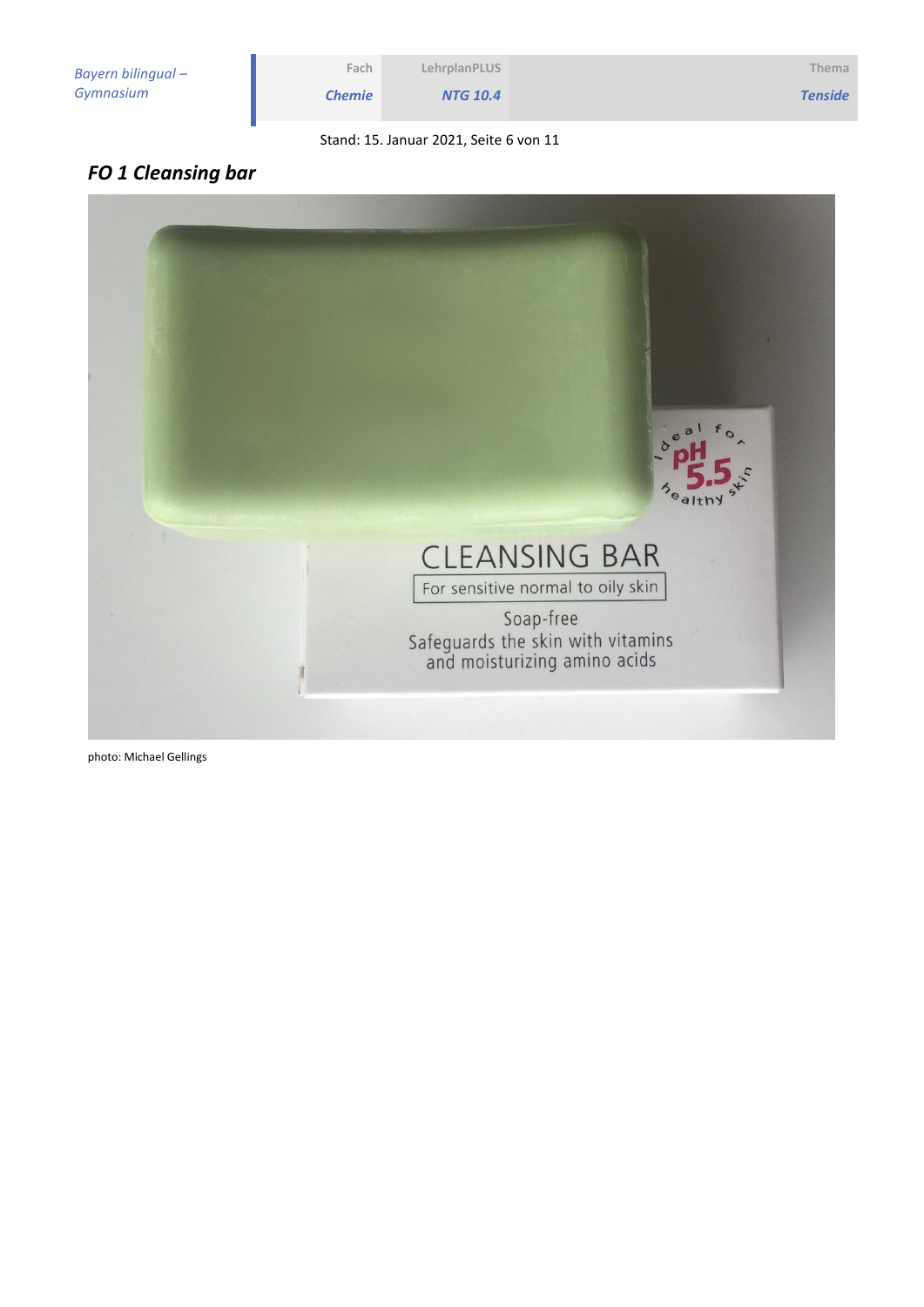Stand: 15. Januar 2021, Seite 7 von 11

## *LH 1 Fachvokabular mit Hinweisen zur Aussprache*

**Fach** *Chemie*

| Englisch       | Aussprache (BrE) | Deutsch                      |
|----------------|------------------|------------------------------|
| acid mantle    | æsid 'mæntl      | Säureschutzmantel            |
| amphiphilic    | emfi'filik       | Amphiphil                    |
| appliance      | a'plaians        | Gerät                        |
| basicity       | bei'sisiti       | Basizität                    |
| bung           | bʌŋ              | Stopfen                      |
| cleansing      | klenzin          | reinigend                    |
| detergent      | dı'ta:dzant      | Reinigungsmittel/Waschmittel |
| dilute         | dai'lu:t         | verdünnt                     |
| pipette        | pi'pet           | Pipette                      |
| surfactant     | s3: fæktant      | Tensid                       |
| test tube rack | 'test tju:b ræk  | Reagenzglasständer           |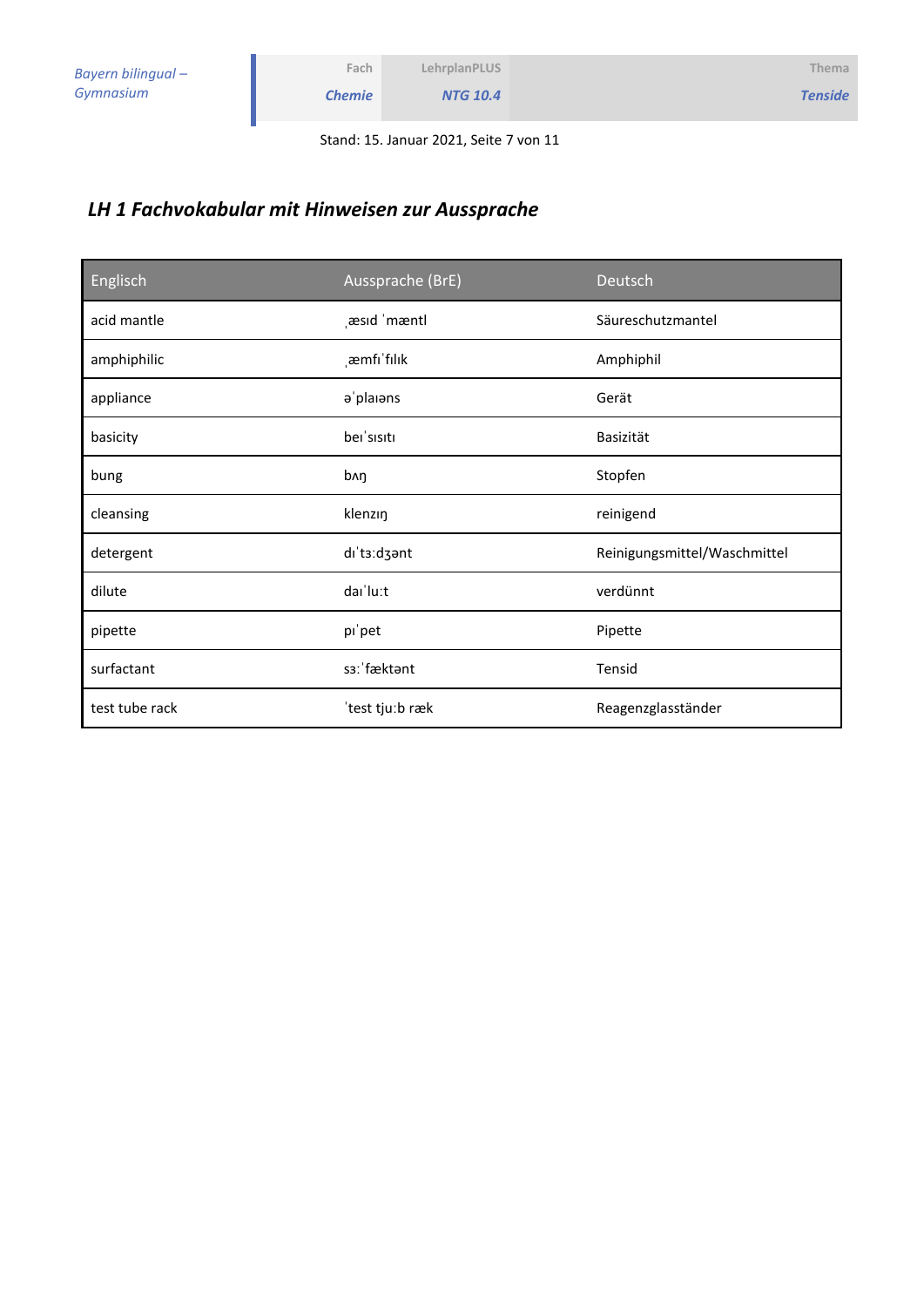*NTG 10.4*

Stand: 15. Januar 2021, Seite 8 von 11

### *LH 2 Lösung zu AB 1 Soap and dish detergent – a comparison*

**Fach** *Chemie*

| grade                                                                  | <b>10 NTG</b> | $\Leftrightarrow$ |
|------------------------------------------------------------------------|---------------|-------------------|
| Students can conduct experiments themselves: $\boxtimes$ yes $\Box$ no |               |                   |

Acidic water:

The solution becomes cloudy. When shaken the soap solution doesn't foam as much as before. The washing up liquid solution shows no sign of change.

pH level:

Phenolphthalein turns pink in the soap solution. The dish detergent solution remains colourless.

Hard water:

A white solid substance appears in the soap solution. When shaken the soap solution doesn't foam as much as before. The dish detergent solution shows no sign of change.

#### **Task: Fill in the gaps and complete the chemical equations.**

When in contact with acidic water a soap solution loses cleansing power while a modern surfactant retains its cleansing power.

 $\sim$   $\alpha_{\gamma_{\theta}}^{0}$  + H<sub>3</sub>O<sup>+</sup>  $\longrightarrow$   $\sim$  $\sim$   $\sim$   $\sim$   $\frac{c_1'}{c_1}$  + H<sub>2</sub>O not a surfactant

The pH level of a soap solution is high. The skin is protected by an "acid mantle". Thus frequent use of "classic" soap can irritate sensitive skin. The reason for this is: A base might destroy the acid mantle of the skin.



When in contact with hard water a soap solution loses cleansing power while a modern surfactant retains its cleansing power.

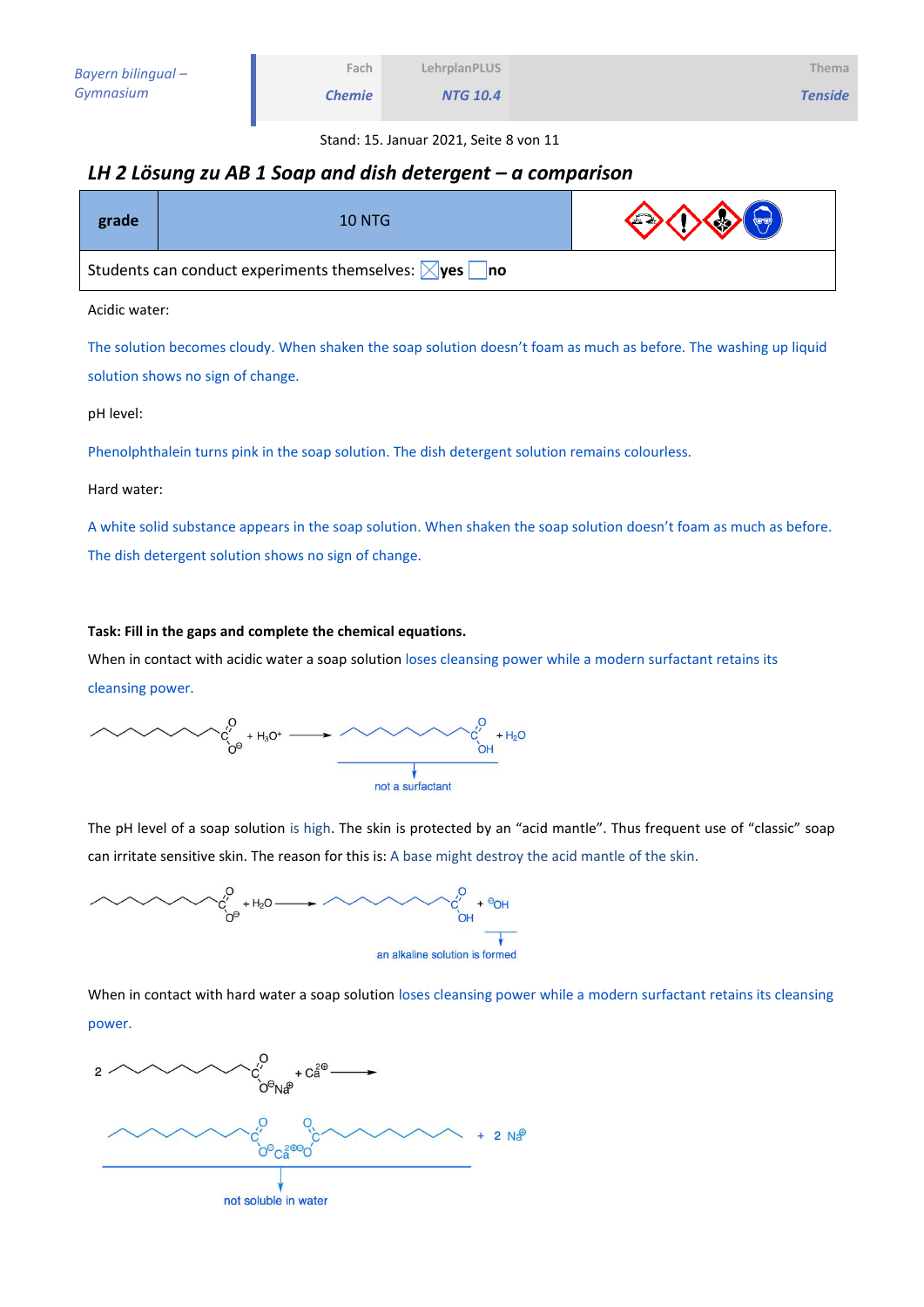| Bayern bilingual – |  |
|--------------------|--|
| Gymnasium          |  |

Stand: 15. Januar 2021, Seite 9 von 11



**Fach** *Chemie*



graph: Michael Gellings

The graph above shows the turnover of the biggest producer of "soap-free cleansing bars". To increase turnover, the company is planning a new advertising campaign. Write a short text for a radio advertisement promoting the advantages of "soap-free cleansing bars".

Do you have itchy or dry skin? Do your eyes hurt after you have used soap in the shower? Put these problems behind you and take care of your skin! The all-new cleansing bar has better washing power than ordinary soap while treating your skin to a smooth and silky finish.

Try our best cleansing bar yet!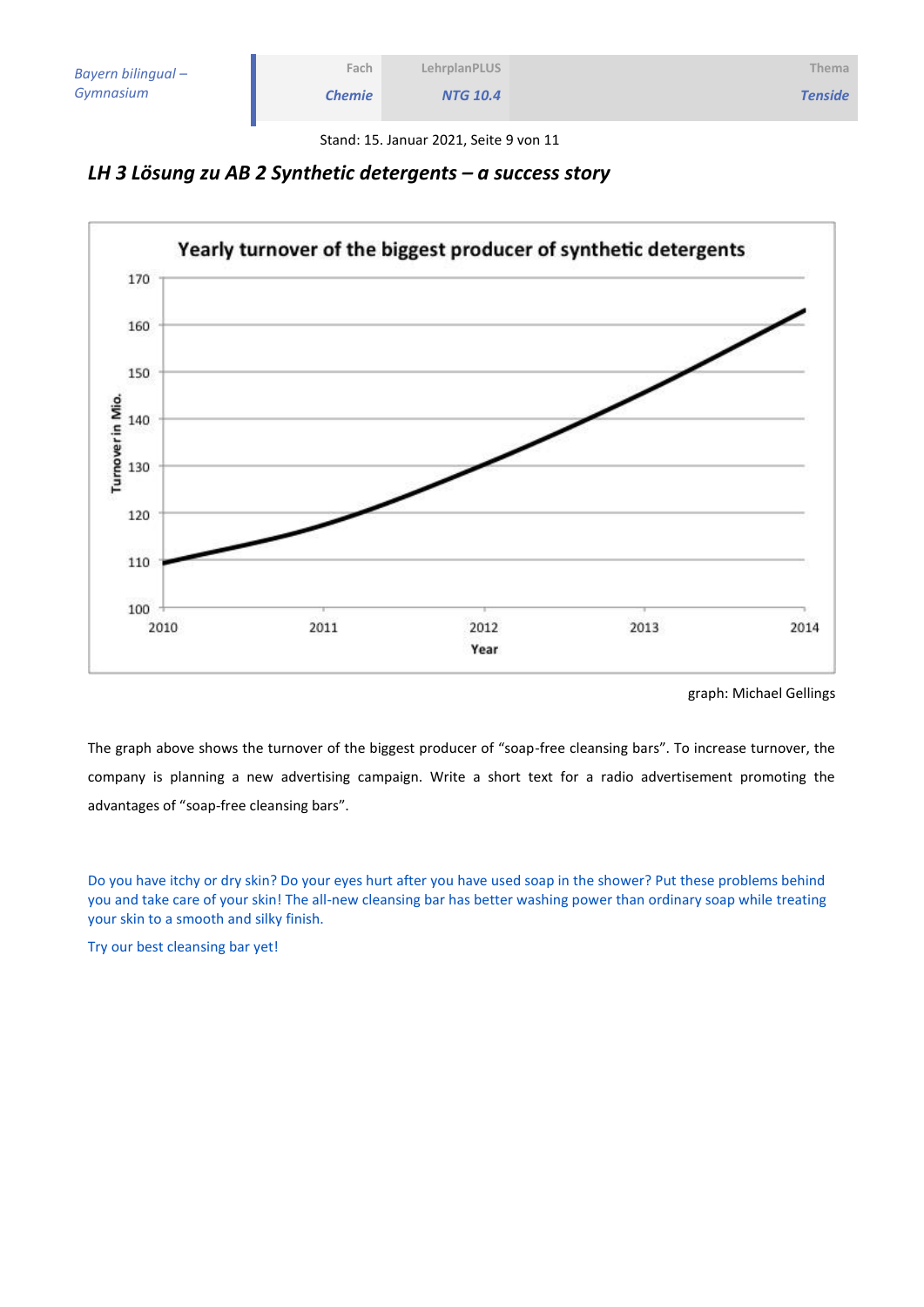**Thema** *Tenside*

Stand: 15. Januar 2021, Seite 10 von 11

## *LH 4 Gefährdungsbeurteilung des durchgeführten Versuchs*

| Schule: | <b>Fachlehrer:</b> |
|---------|--------------------|
|         |                    |

#### **Versuch:** AB 1 Soap and synthetic detergents – a comparison

Durchführung:

Eine wässrige Seifenlösung und eine wässrige Lösung mit Spülmittel werden jeweils separat mit verd. Salzsäure, verd. Calciumhydroxidlösung und Phenolphthalein versetzt, mit Stopfen verschlossen und geschüttelt.

Beobachtung:

Die Spülmittellösung schäumt unvermindert auf und verfärbt sich mit Phenolphthalein nicht. Die Seifenlösung verfärbt sich mit Phenolphthalein pink und schäumt bei Kontakt mit Säure und Calciumhydroxidlösung nicht mehr so stark auf wie vorher. In Kontakt mit Säure bildet sich eine weißliche Phase über der Lösung. In Kontakt mit Calciumhydroxidlösung fällt ein weißlicher Feststoff aus.

### **Ausgangsstoffe:**

**Spülmittel** Keine GHS-Einstufung

**Seifenlösung** Keine GHS-Einstufung

#### **Calciumhydroxidlösung, verd.**

Signalwort "Gefahr": GHS 05 H318: Verursacht schwere Augenschäden.

#### **Salzsäure, verd.**

 $Signalwort$  "Gefahr": GHS 05 , GHS 07



H314: Verursacht schwere Verätzungen der Haut und schwere Augenschäden.

H335: Kann die Atemwege reizen.

#### **Phenolphthalein-Lösung**



Signalwort "Gefahr": GHS 08

H350: Kann Krebs erzeugen.

H341: Kann vermutlich genetische Defekte verursachen.

H361f: Kann vermutlich die Fruchtbarkeit beeinträchtigen.